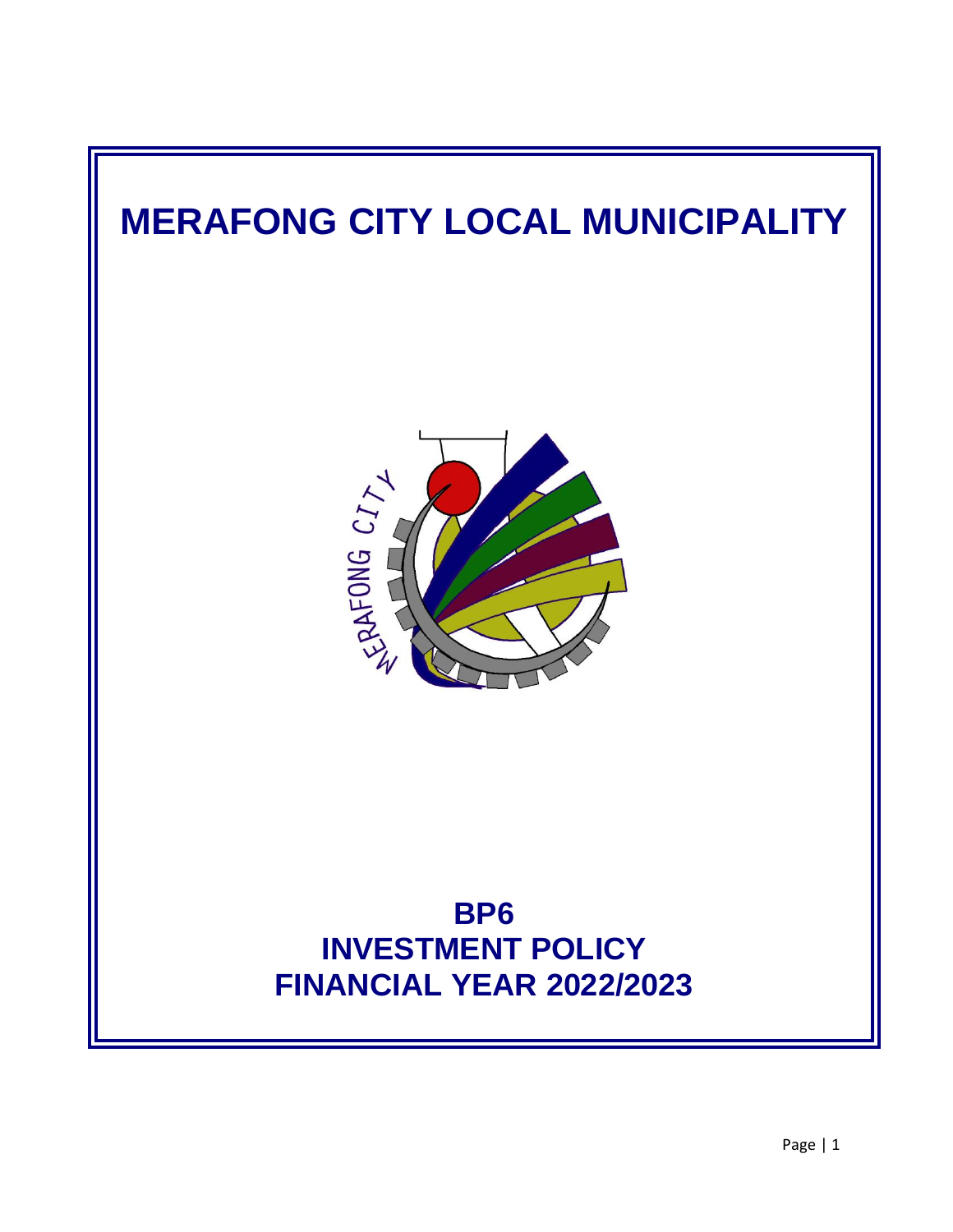# **BP6 Investment Policy**

| <b>Investment: Policy</b> | Effective Date: 01 July 2022 |
|---------------------------|------------------------------|
| Approved:                 | Review Date: 31 March 2022   |

#### **1. PURPOSE**

- 1.1. This policy sets out the process and methodology for capital investment of any nature, regardless of the funding source. The following investments of a capital infrastructure nature falls within the ambit of this policy:-
- 1.1.1 New building construction or acquisitions;
- 1.1.2 Extensions to existing buildings;
- 1.1.3 Upgrades to accommodation and housing, other than those projects relating to low cost housing;
- 1.1.4 Land acquisitions;
- 1.1.5 All major capital works, as covered within the Asset Maintenance / Life-Cycle Management Policy;
- 1.1.6 All infrastructure developments; and
- 1.1.7 Information and communication infrastructure renewals and/or upgrades;

## **2 DEFINITIONS**

**"Asset"** means a tangible or intangible resource capable of ownership.

#### **"Capital Asset" means:-**

(a) Any immovable asset such as land, property or buildings; or

(b) Any moveable asset that can be used continuously or repeatedly for more than one year in the production or supply of goods or services, for rental to others or for administrative purposes, and from which future economic or social economic benefit can be derived, such as plant, machinery and equipment.

**"Capital Expenditure (CAPEX)"** means expenditure used to create new assets or to increase the capacity of existing assets.

**"Infrastructure Assets"** includes all core assets which are integral to the delivery of municipal services, including water supply, sanitation, road transport and stormwater drainage, solid waste removal, electricity supply, and community facilities. In terms of GAMAP, it includes all immovable Property, Plant and Equipment (PPE), as well as specific immovable assets such as vehicles that are directly used in the delivery of the service (such as waste removal trucks). It excludes intangible assets (such as licenses, software, etc.) and current assets (ones with a life less than 12 months, such as consumables).

**"Infrastructure Asset Management Plan (IAM)"** means a plan developed for the management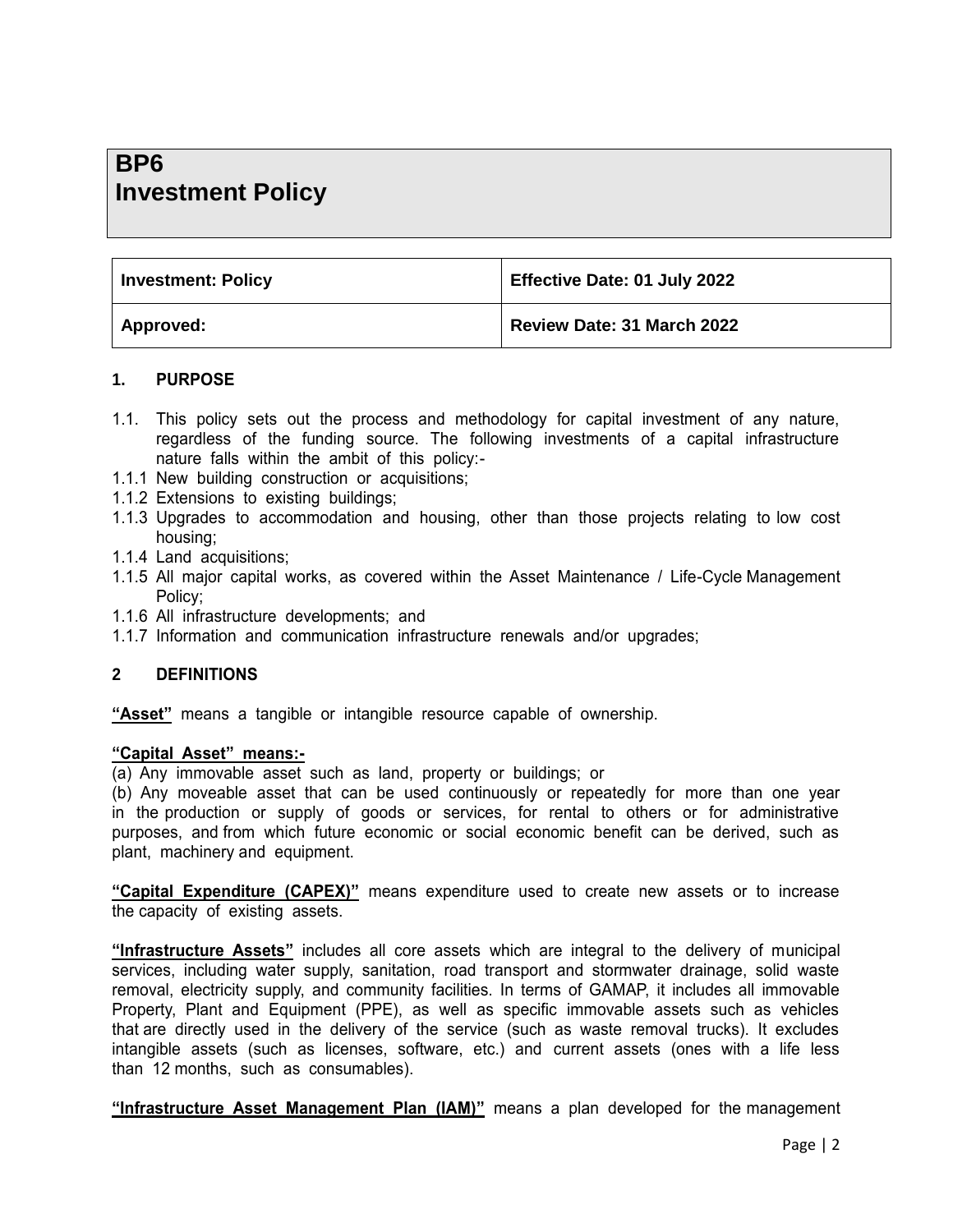of Infrastructure Assets with the aim of providing specified levels of service in a cost-effective manner, now and in the future. Multi-disciplinary management techniques (including technical and financial) are combined to determine the aggregated asset life-cycle needs. A significant component of the plan is a long-term cashflow.

**"Infrastructure Asset Management Policy"** means a formal statement adopted by Council that indicates the municipality's policy objective, the policy principles, and how these will be pursued (including the establishment of an IAM Team, and aligned systems and planning). "Infrastructure Asset Management Strategy" means a document that defines key IAM processes and targets including the definition of Consumer Groups and Service Catchments; Service Performance Standards and targets that accommodate the municipality's vision of future growth and demand; interaction and coordination measures; AMS functionality and data standards; risk management processes; IAM practice improvement processes; a funding and prioritisation strategy; and allocation of responsibility for implementation.

**"Operation"** relates to running the service e.g. record keeping, accounting, monitoring, complaints, repairs.

**"Maintenance"** means the actions required for an asset to achieve its expected useful life and ensuring that the asset functions efficiently for the whole of its Expected Useful Life. Maintenance can be planned or unplanned. Planned Maintenance includes measures to prevent known failure modes and can be time or condition-based. Repairs are a form of unplanned maintenance to restore an asset to its previous condition after failure or damage. Expenses on maintenance are considered operational expenditure.

## **3. OBJECTIVE**

3.1 This policy aims to describe the process through which the Municipality can initiate projects of a capital nature. It ultimately aims to serve as a principal instrument to steer the budget for Infrastructure and Capital projects in the Municipality around a particular agreeable and sustainable developmental path.

3.2 This policy is mandated by section 8 of the Local Government: Municipal Budget and Reporting Regulations.

## 4. **POLICY AMENDMENT**

The Accounting Officer must–

(a) at least annually review the implementation of this Policy; and

(b) when the Accounting Officer considers it necessary, submit proposals for the amendment of this Policy to the Council.

The review of this policy and any amendment should be made with due consideration and in conjunction with the annual review of the budget related policies as prescribed in the Municipal Budget and Reporting Regulations, 2008.

## 5. **RELATIONSHIP WITH OTHER POLICIES**

This policy needs to be read in conjunction with other relevant adopted policies of the municipality, including the following:

- Delegation of Powers;
- Accounting Policy;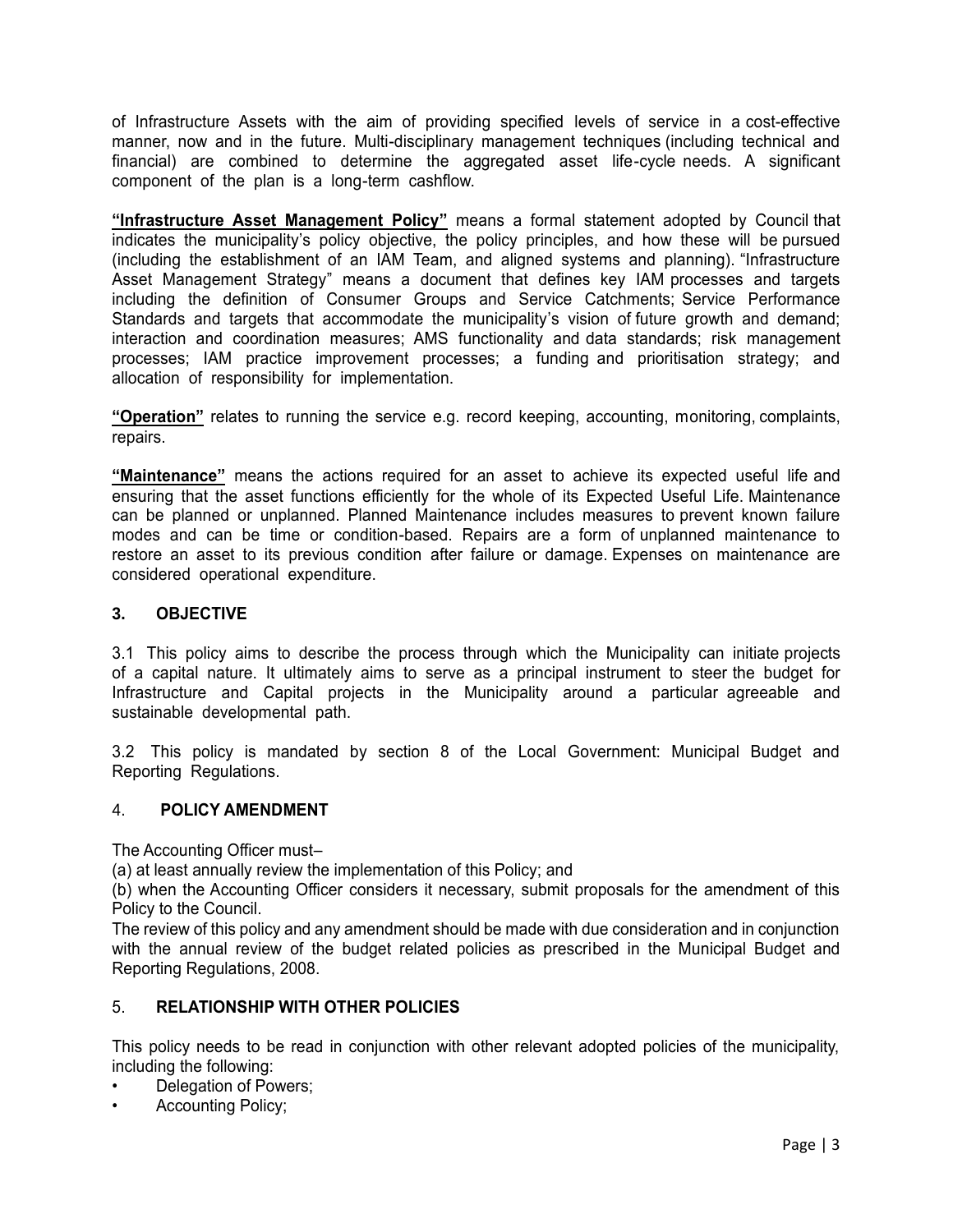- Credit Control and Debt Collection Policy;
- Tariff, Indigent and Free Basic Services Policy;
- Property Rates Policy;
- Budget Implementation and Monitoring Policy;

### 6. **REFERENCES**

The following references were observed in compiling this document:

- Municipal Finance Management Act, 2003
- Municipal Systems Act, 2000
- Municipal Structures Act, 1998
- Accounting Standards Board
- Municipal Budget and Reporting Regulations, 2008
- Generally Recognised Accounting Practice

#### 7. **PRINCIPLES**

- 7.1. The Capital Infrastructure Investment Policy is based on the following principles:-
- 7.1.1 Need as identified within the IDP, underpinned by the Municipal Capital Investment Program and National Spatial Development Perspective;
- 7.1.2 Necessity to fulfil the service delivery mandate as identified within the Asset Maintenance / Life-Cycle Management Policy; and Affordability.

#### **Standards of Care**

#### **Prudence**

The Municipal Manager, in accordance with this policy, must exercise due diligence in carrying out the investment function. The MCLM has a responsibility to invest public Finance funds with great care and is accountable to the community in this regard. Investments must be made with such judgement and care, under the prevailing circumstances, as a person of prudence, discretion and intelligence would exercise in the management of that person's own affairs. Investments may not be for speculation but must be genuine investments.

#### **Ethics and Conflicts of Interest**

Ethics and Conflicts of Interest Officials responsible for the investment of funds must steer clear of outside interference, regardless of whether such interference comes from individual Councillors, agents or any other institution. The ethical standards as contained in the Municipal Supply Chain Management Policy are "mutatis mutandis" applicable to investment activities. Interest rates offered should never be divulged to another institution

#### **Payment of Commission**

No commission or other award may be paid to an official or Councillor of Merafong City LM or to a spouse or close family in respect of any investment made or referred by Merafong City LM. If an investee pays any commission or other reward to an external investment manager appointed by the MCLM in respect of any investment made by MCLM, both the investee and the investment manager must declare such payment to the council by way of a certificate disclosing full details of the payment.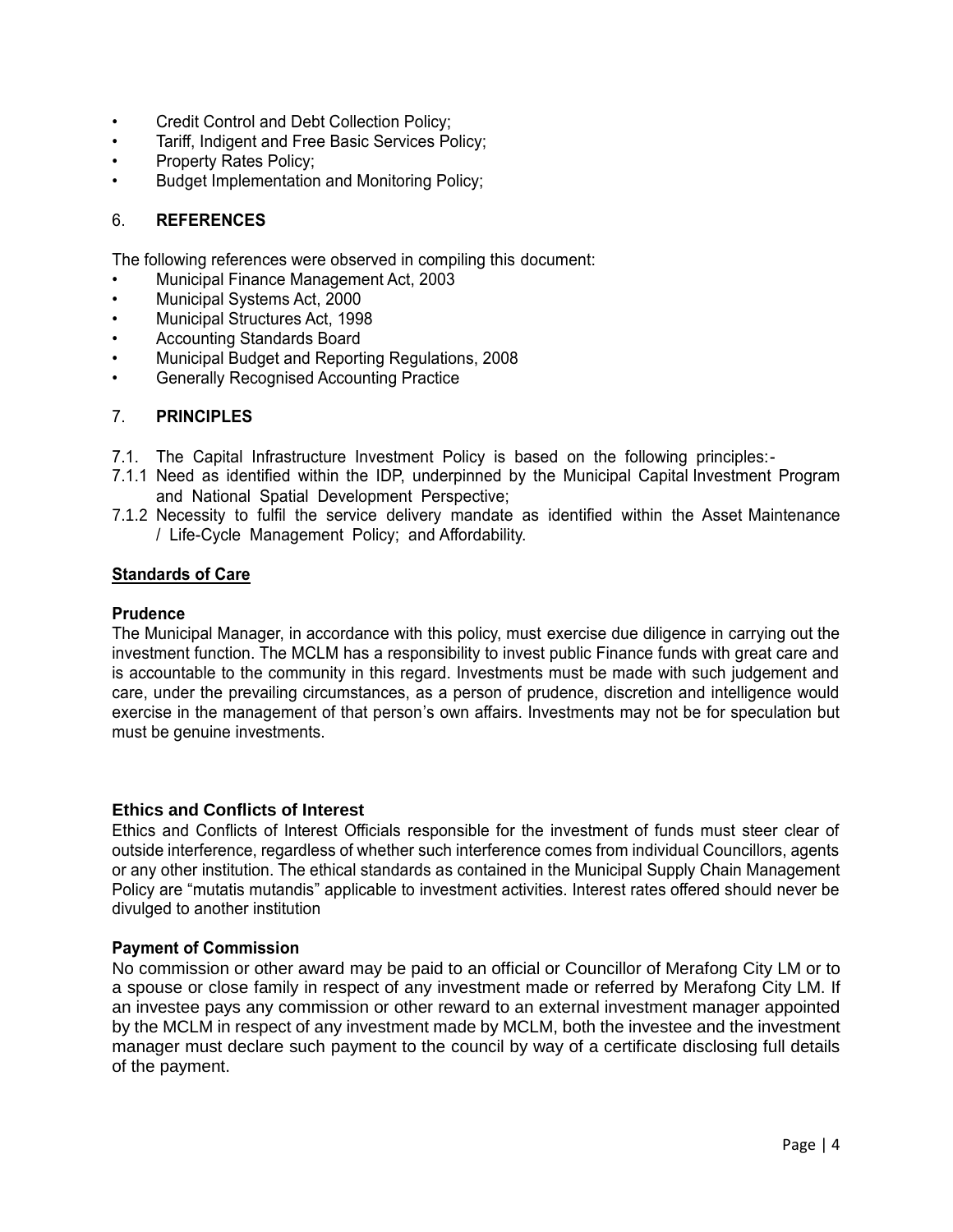#### **Short-term investments**

In order to obtain the greatest security for MCLM's funds, short-term investments are not to be made with financial institutions with ratings lower than A1 /F1 as defined in the National Rating Definitions.

#### **Long-term investments not to be treated in terms of MFMA section 33 or section 46 in the investments process**

Although long-term investments are regarded as "competitive bids" and must be treated in accordance with the Supply Chain Management Policy, in as far as allowing fair competition among the financial institutions / investing institutions / fund managers that meet the predefined criteria. Investing in permitted investments, in terms of the municipal investment regulation 6 and clause 3.1 of this policy; represents prudent financial management that ensures fund preservation and building cash reserves in the name of the municipality / entity to yield better return while ensuring that there will be sufficient cash liquidity for the municipality to meet its commitments when due and service delivery objectives as a primary premise. Therefore, funds investment should be viewed as creating cash diversification for the municipality and not as creating expenditure or obligation as such. In conclusion; the MFMA section 33 or section 46 is not applicable in the investments process

#### **The Process of Investment of Funds**

The process of investment of funds must in the first instance be made with the primary regard being to the probable safety of the investment in the second instance to the liquidity needs of MCLM and lastly to the probable income derived from the investment. The investment of funds must be dealt with in accordance with the procedure for the calling of quotations.

#### **Safekeeping and Custody**

The Chief Financial Officer shall establish and maintain an internal control structure designed to ensure the assets of the municipality are protected from loss, theft, or misuse. The controls will be to prevent losses of public funds from fraud, employee errors, misrepresentation by third parties, or imprudent actions by employees and officers of MCLM. The controls will include, among others:

- Control of collusion
- Separation of functions
- Separation of transaction authority from accounting and record-keeping
- Custodial safekeeping
- Clear delegation of authority to subordinate staff members
- Specific limitations regarding security losses and remedial action
- Supervisory control of employee actions
- Minimising the number of authorised investment officials

 $-$  Effective data management and reporting system for investment activities  $-$  Documentation of transactions and strategies.

#### **Reporting**

The Municipal Manager must, within 10 working days after the end of each month, submit to the Executive Mayor a report describing, in accordance with generally 432 recognised accounting practice, the investment portfolio as at the end of the month. The above-mentioned report must set out the following:

- $-$  the market value of each investment as at the beginning of the reporting period;
- any changes to the investment portfolio during the reporting period;
- the market value of each investment as at the end of the reporting period; and
- fully accrued interest or yield for the reporting period.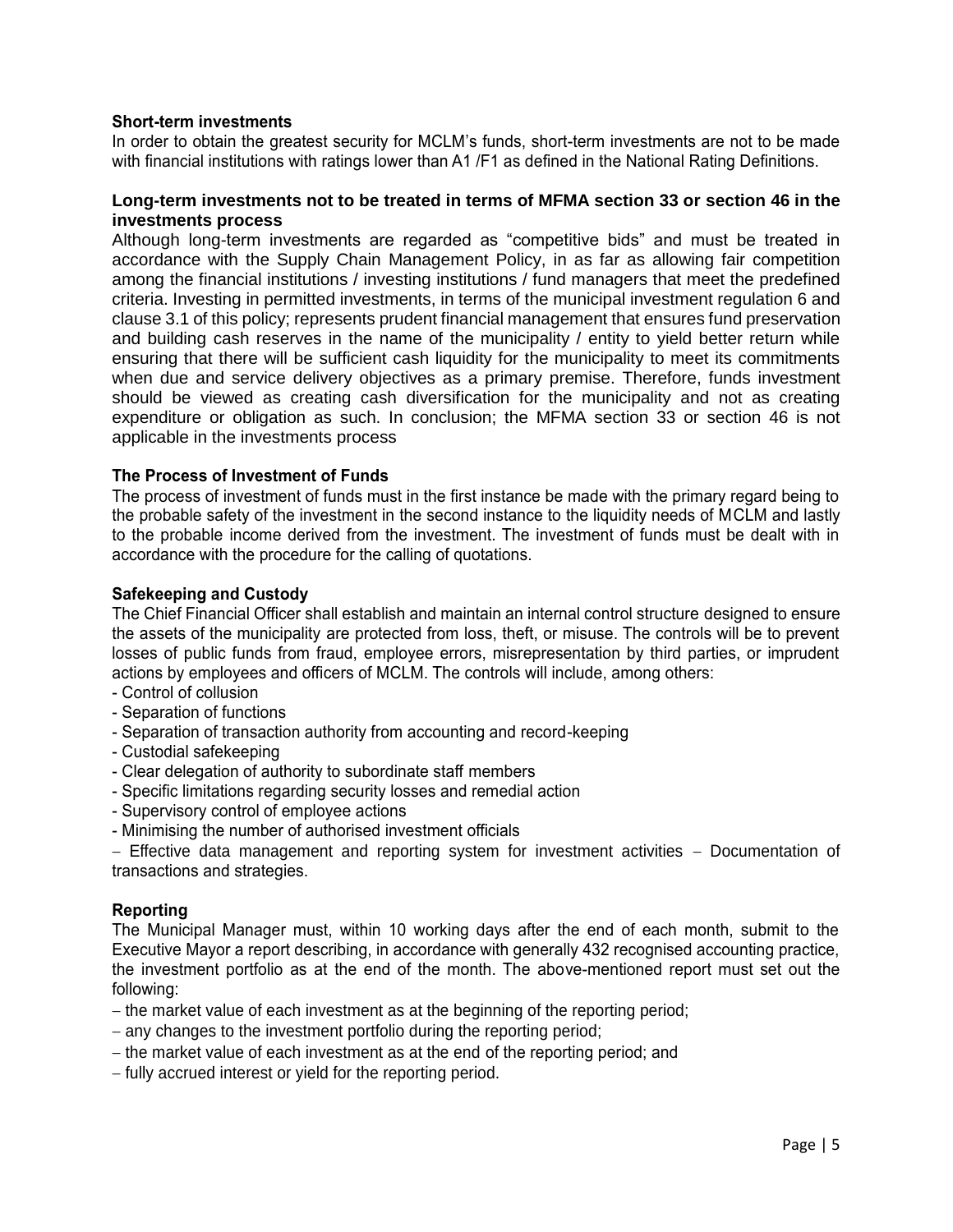A bank, insurance company or other Investment / Fund Managers which at the end of a financial year holds, or at any time during a financial year held, an investment for MCLM, must: - within 30 days after the end of that financial year notify the Auditor General, in writing, of that investment, including the opening and closing balances of that investment in that financial year and; - promptly disclose information regarding the investment when so requested by the National Treasury or the Auditor-General.

# **8. NEW CAPITAL INFRASTRUCTURE INVESTMENT**

- 8.1. New infrastructure development may only be entered into if:-
	- 8.1.1 The project is in line with the Municipality's IDP;
	- 8.1.2 Funding has been secured through either internal or external funding mechanisms and has been approved in the Municipality's Capital Budget; and
	- 8.1.3 A detailed life-cycle funding plan has been developed, supported and integrated into the Asset Maintenance / Life –Cycle Management Policy;
- 8.2. All new infrastructure investments will be subject to:-
	- 8.2.1 Needs analysis based on:-

i. Service delivery sustainability;

ii.Consumer growth projections which are in line with the National and Regional Spatial Development Growth Perspectives; and

iii. National, Regional and Municipal strategic directives.

8.2.2 Strategic project plan, including:-

i. A holistic overview of the direct benefits, risks and impact of the intended project;

ii.An assessment on the impact of current Infrastructure;

iii. A service delivery framework relevant to the project;

iv. A cost assessment, detailing the capital and maintenance cost projections for the entire life-cycle; and

v.A funding model, detailing the financing source and associated cost, if any, as well as any revenue projections associated with the project.

8.2.3 Outcome of stakeholder consultation, including:-

i. Environmental impact studies; and

ii.Feedback from community participation process, with specific focus on:-

- Rights and entitlements of members of the community; and
- Impact on quality of life.
- 8.2.4 Implementation model, detailing:-

i. Relevant skills base and source of skills required for implementation; and

ii.Specific timeframes for each activity throughout the project lifecycle (cradle to grave approach).

## 9. **REFURBISHMENT AND SIGNIFICANT INFRASTRUCTURE MAINTENANCE PROJECTS**

9.1 All Capital Infrastructure refurbishment and significant maintenance projects may only be entered into if:-

9.1.1 The project is in line with the Municipality's IDP or emergency maintenance framework; 9.1.2 Funding has been secured through either internal or external funding mechanisms and has been approved in the Municipality's Capital Budget; and

9.1.3 A detailed life-cycle funding plan has been developed, supported and integrated into the Asset Maintenance / Life –Cycle Management Policy.

9.2 All refurbishments and significant infrastructure maintenance projects will be subject to:-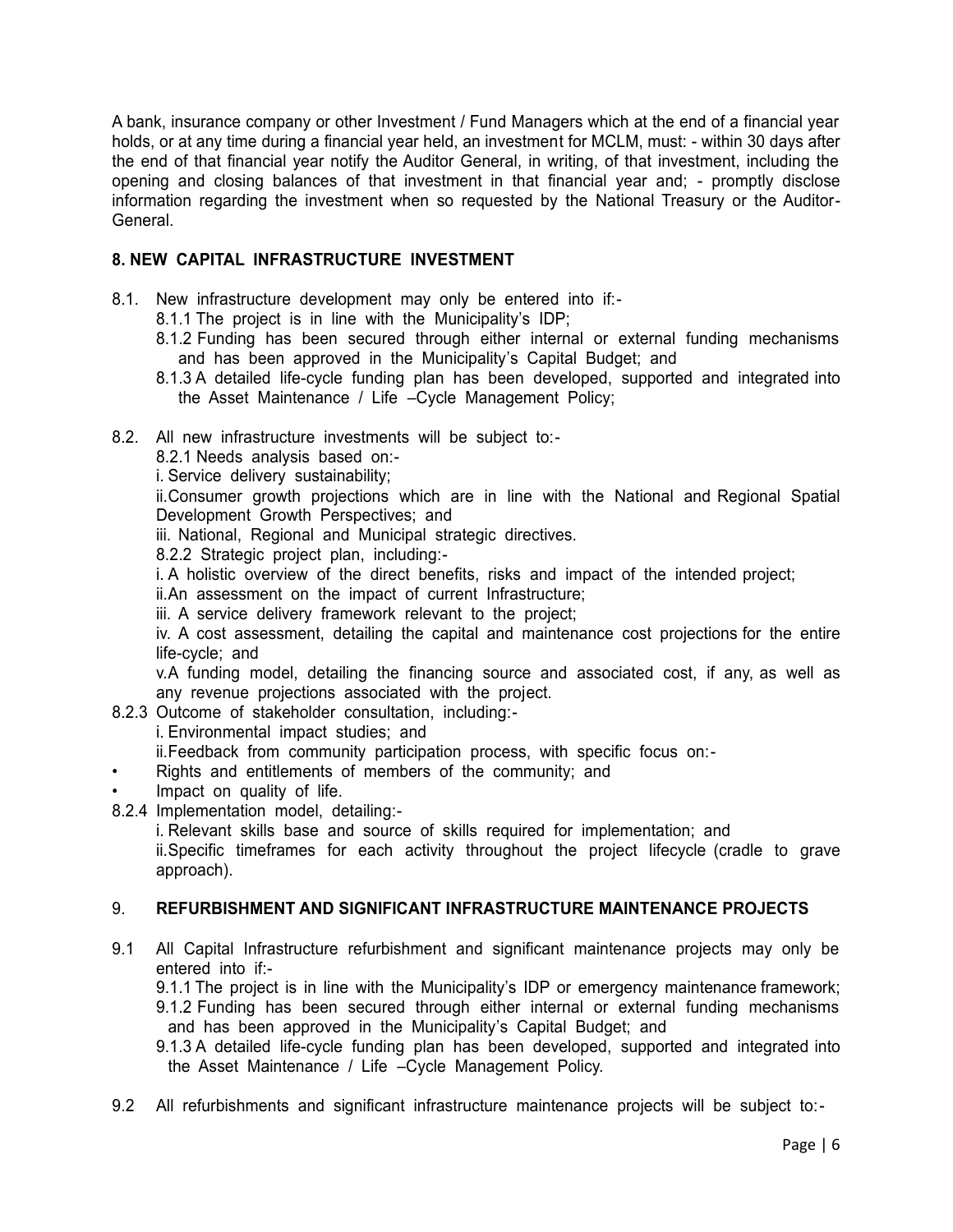9.2.1Needs analysis based on:-

i. Service delivery sustainability; and

ii.Asset redundancy and failure assessment of the asset under scrutiny.

9.2.2 Strategic project plan, including:-

i.An holistic overview of the direct benefits, risks and impact of the intended refurbishment project;

- ii. An assessment on the potential impact of unavailability of the asset during the refurbishment process, including redundancy measures;
- iii. A service delivery framework relevant to the project;
- iv. A cost assessment, detailing the capital and maintenance cost projections for the entire life-cycle; and

v. A funding model, detailing the financing source and associated cost, if any, as well as any revenue projections associated with the project.

9.2.3 Outcome of stakeholder consultation, including:-

- i. Environmental impact studies; and
- ii. Feedback from community participation process, with specific focus on; Rights and entitlements of members of the community; and Impact on quality of life;

9.2.4 Implementation model, detailing:-

- i. Relevant skills base and source of skills required for implementation; and
- ii. Specific timeframes for each activity throughout the project lifecycle (cradle to grave approach).

#### 10. **FUNDING OF CAPITAL INFRASTUCTURE INVESTMENTS**

- 10.1 All new Capital Infrastructure Investments may be funded from:-
	- 10.1.1 Cash backed accumulated surpluses;
	- 10.1.2 Borrowings;
	- 10.1.3 Government grants and subsidies;
	- 10.1.4 Public donations and contributions;
	- 10.1.5 PPP initiatives in line with the MFMA PPE regulations; and
	- 10.1.6 Operating Revenue.
- 10.2 All refurbishment and significant infrastructure maintenance projects may be funded from:- 10.2.1 Cash backed accumulated surpluses;
	- 10.2.2 Borrowings in respect of refurbishment;
	- 10.2.3 Government grants and subsidies in accordance with their relevant conditions; and
	- 10.2.4 Operating Revenue.

#### 11 **INFRASTRUCTURE BUDGETING**

11.1 The ongoing renewal of Infrastructure Assets should be at minimum 2.5 % of current Replacement Cost (CRC).

11.2 Ongoing Repairs and Maintenance of Infrastructure Assets should be at the very least 2% of Current Replacement Cost (excluding bulk purchases).

## 12 **IMPLEMENTATION AND REVIEW OF THIS POLICY**

12.1 This policy shall be implemented once approved by Council.